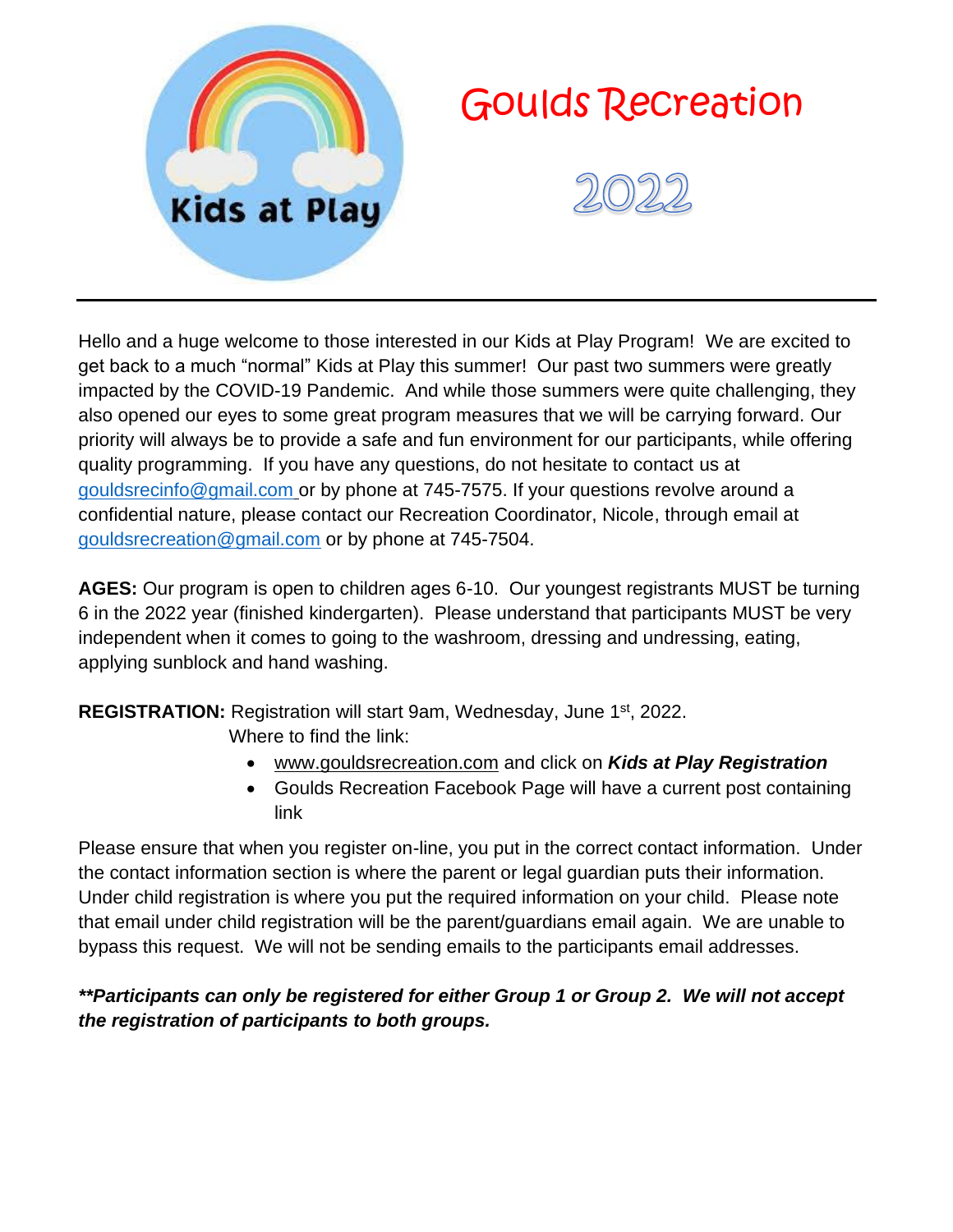**WAITLISTS:** Through our on-line registration, you can place your child's name on our Kids at Play wait list, should you not be able to confirm a spot. If there is enough interest in the program, we may be able to offer more groups. If we create additional groups, an email will be distributed to everyone on the wait list. Spots will be filled based on returned email, followed by payment made (first come, first serve).

**CURRENT KIDS AT PLAY GROUPS:** Program will be 8 weeks, starting July 5th and ending August 25<sup>th</sup>. Session activities will be based off of our Day Camp Program theme weeks.

> *Group 1:* Tuesdays 9:30am-12 noon & Thursdays 1:30-4pm **Group 2:** Tuesdays 1:30-4pm & Thursdays 9:30am-12 noon

**COST:** \$90 (1 child); \$85 each additional child in same family.

Fee must be paid by June 21<sup>st</sup> (two weeks prior to program start time). Refunds will not be issued passed the June 21<sup>st</sup> date. All refunds for Goulds Rec programs will be subject to a \$15 administration fee. Full refunds will only be issued if Goulds Rec cancels a program/event.

# **KIDS AT PLAY ACTIVITIES:**

.

- Kids at Play will run out of our Library building (basement section) and outdoors, at various locations in that area – softball fields, mini soccer pitches, playground, basketball courts, and green space. Participants are expected to come prepared for all weather, so please check the weather update prior to program start time.
- The program will consist of fun outdoor play activities, fundamental movement, arts and crafts, science experiments, messy play, sports, hikes (little walks in the area) and so much more. All equipment will be sanitized prior to and after use, participants will sanitize prior to using and after using materials/equipment.
- Emails will be sent out with a general layout of what will be happening in particular sessions to give you and your child an idea as to what to expect.
- Regular handwashing/bathroom routines will be in place as part of the daily routine. We strongly recommend that you encourage your child to use the washroom before coming to the program.

**DROP-OFF/PICK-UP:** This is a drop-off program. Parents/Guardians do not need to stay. The drop-off and pick-up will be at the basement entrance to the Goulds Library (on the back of the building). Staff will greet you and your child at the door for sign-in and sign-out. We kindly ask that parents refrain from entering the premises and wait outside by the door. Participants cannot be dropped off prior to group start time and must be picked up by the pick-up time, no later.

## **WHAT TO BRING**

- A labelled bottle of HAND SANITIZER (at least 60% alcohol based). Hand sanitizer will also be available on site.
- A visibly labelled (on the outside) back pack
- Suitable clothing for weather (ie. Rain gear, change of clothes, warm clothes)
- Sneakers or closed toed/strapped sandals (No flip flops)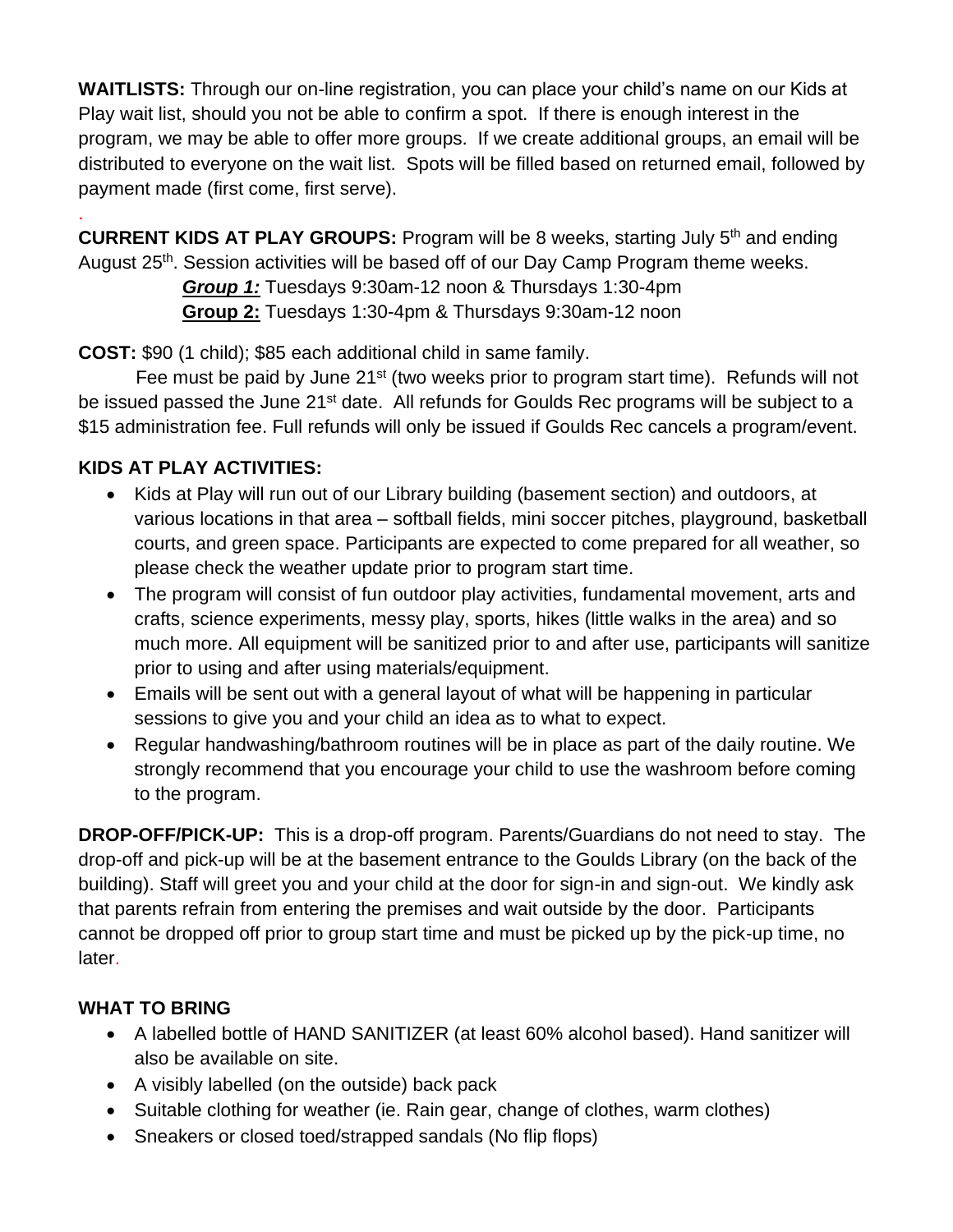- Sunblock (minimum 30+) (please put sunblock on child before coming to the program). Participants will reapply Sunblock if necessary. Please label sunblock with child's name.
- Children must be able to apply their own sunblock. Therefore, we recommend they wear clothes that makes this easier. For example, short sleeve shirts, rather than tank tops.
- Labelled hat
- A labelled lunch bag with a snack
- Water in a labelled water bottle
- Toys, or electronic devices are not permitted at the program
- Ensure all personal items are marked with your child's name

## **SAFETY MEASURES**

- Participant information will be confirmed prior to the first day of kids at play through the on-line registration and follow-up through email will be made if needed. If there are any medical concerns or issues that counselors need to be aware of, please contact us prior to the start of the program.
- For the safety of participants, Goulds Recreation, as advised by the Royal Newfoundland Constabulary, will follow specific procedures should a parent/guardian arrive on site appearing to be under the influence. Counselor will immediately contact their supervisor, as well as the RNC.
- All counselors are trained in the High Five Principles of Healthy Child Development [\(www.highfive.org\)](http://www.highfive.org/), policies and procedures, supervision, safety/cleaning protocols and first aid.
- Our Association will stay up to date on recommendations/measures from Public Health in regards to the operation of our Kids at Play Program.
- Parents are encouraged to stay up to date on recommendations/measures from Public Health.
- it is recommended that those considered vulnerable to the effects of COVID-19 or who have family members considered vulnerable to use discretion in availing of our programs.
- Children should be fully trained; able to independently wash their hands and feed themselves, as parents/guardians will not be permitted to enter and leave the program area to tend to personal care needs. Children who require assistance with personal care may be accompanied to the program by an independently hired respite worker/caregiver.
- Counselor to child ratio will be a max of 1 counselor to 10 participants, however, we strive to do better than that for this program. We have a max of 15 participants per group and we will always have a minimum of 2 counselors at all times with the group.
- Counselors will model and support children in good hygiene efforts such as handwashing, covering a cough and use of tissues or crease of elbow for coughing and sneezing.
- Equipment will be cleaned daily in accordance with public health recommendations.
- Should your child need to go to the washroom while engaged in outdoor play, they may be taken to the public washrooms by the skatepark (counselor will walk them to and from). The maintenance/cleaning/sanitizing of these washrooms is carried out by the City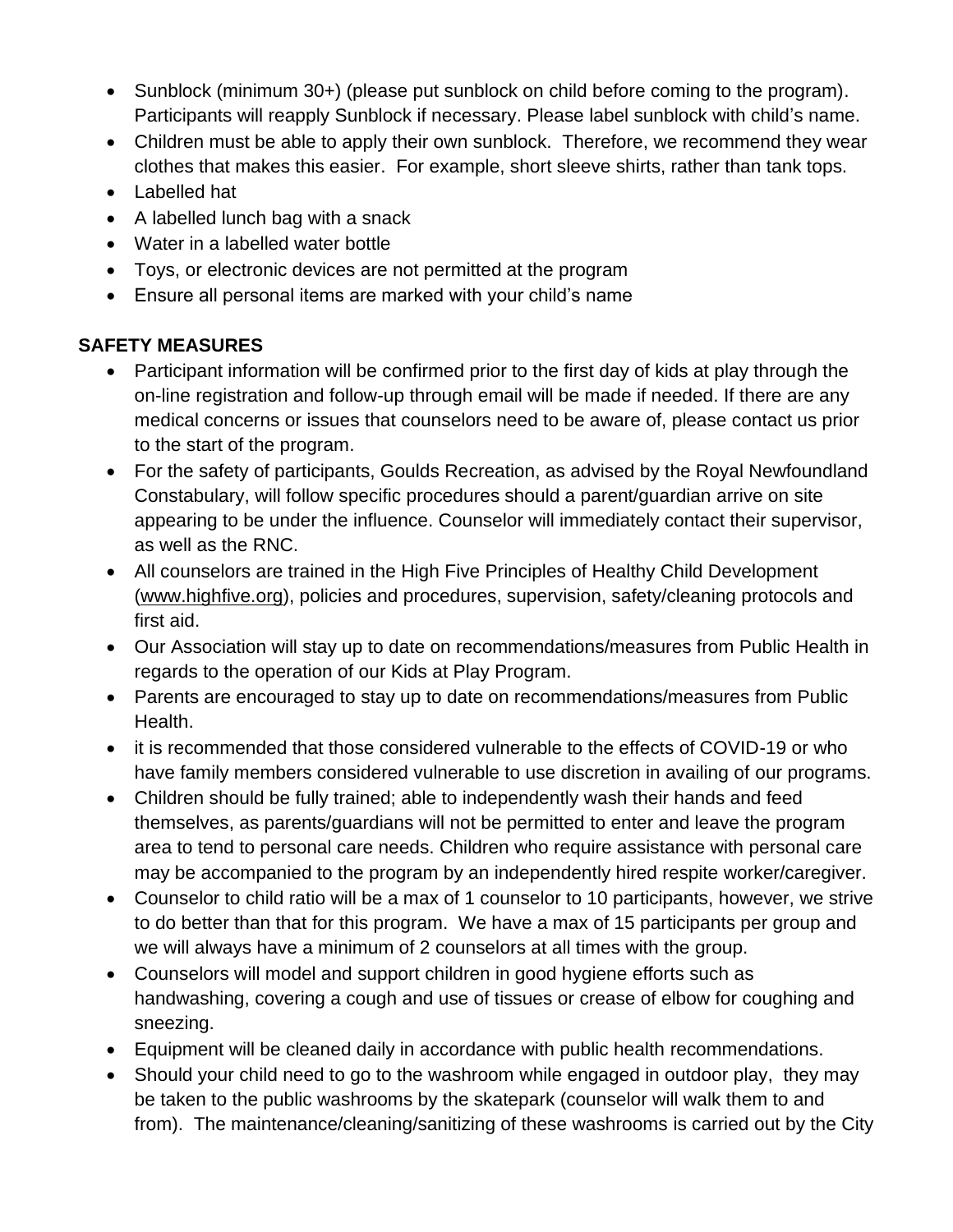of St.John's, following their cleaning/sanitizing protocols. We recommend that your child use the washroom at home prior to arrival to the program.

**UNEXPECTED CANCELLATIONS:** In the event that the building is closed unexpectedly due to poor weather, power outage, etc., the program will be cancelled. Refunds will not be issued for unexpected closures. Our facebook page: Goulds Recreation Association will be updated to provide you with the information.

**MANAGING ILLNESS:** If for any reason your child will be absent, please call 745-7575 and speak to our staff or leave a voicemail. Children MUST stay home if they feel sick (fever, sore throat, cold symptoms, headache, diarrhea, vomiting, etc).

- Parents/Guardians must ensure that you list your child's underlying health conditions and/or symptoms due to allergies
- If a child displays symptoms of concern during the program the following will be adhered to:
	- o Contact guardian immediately
	- o Seek support from a second counselor/staff member
	- o The child will be isolated
	- o Good handwashing for child and counselor/staff
	- o Both the counselor/staff and child will wear mask and gloves and guardian will immediately come to the site to pick up their child
	- o Materials used by the child will be removed and area will be sanitized according to sanitization guidelines
- Counselor/Staff who present with symptoms will be removed and follow the most up-todate recommendations/guidelines by Public Health

**MEDICATIONS/ALLERGY INFORMATION:** Please do not bring nuts or nut products, fish products, kiwi on site. We are also scent aware. If your child requires medication, has allergies or any medical condition please contact us. Our staff/volunteers are not permitted to administer medications.

**COUNSELOR/STAFF CONTACT INFORMATION:** If you have any questions or concerns on our kids at play program, please email [gouldsrecinfo@gmail.com](mailto:gouldsrecinfo@gmail.com) or call 745-7575 (please leave voicemail). If your questions or concerns are of a confidential matter, please email Recreation Coordinator, Nicole at [gouldsrecreation@gmail.com](mailto:gouldsrecreation@gmail.com) or call her direct line at 745-7504 (please leave voicemail).

*Goulds Recreation Association is committed to providing quality programs that promote positive social, cognitive, physical and emotional development. Based on this, we want to ensure that there is a mutual understanding of what is acceptable behaviour and unacceptable behaviour. Our staff will take every reasonable effort to ensure meaningful participation. Please read our guidelines for acceptable and unacceptable behaviours.*